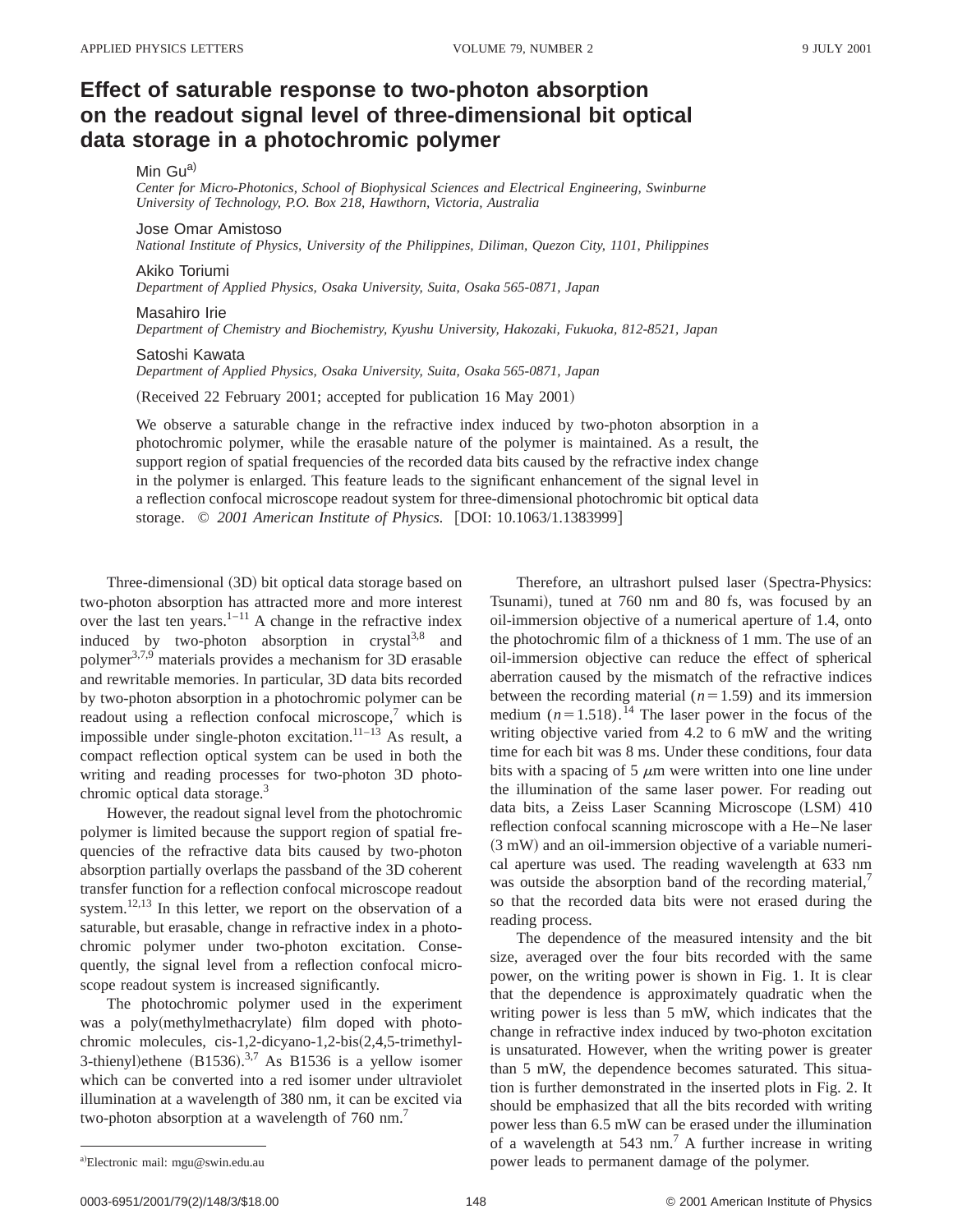

FIG. 1. Reflected intensity (circular spots) and bit size (square spots) as a function of the writing/excitation power for each bit are shown. The numerical aperture of the reading objective is  $1.4$  (oil). The solid curve gives a fitted relationship of the reflected intensity to the writing power.

If the dependence of the reflected intensity *I* on the writing power *P* is mathematically fitted with the subtraction of the background intensity, we have

$$
I = I_s[1 - \exp(-1.7P^2)],
$$
 (1)

where  $I_s$  is the saturation intensity. This relation can be expanded into

$$
I = I_s(1.7P^2 - 1.4P^4 + 0.8P^6 + \dots + a_j P^{2j} + \dots),
$$
 (2)

where *j* is the order of the terms in the series. The first term  $(j=1)$  in Eq. (2) shows the quadratic dependence confirming unsaturated two-photon absorption and the higher order terms  $(j \geq 2)$  suggest that the two-photon absorption in the polymer is saturable when the writing power becomes high.

The physical origin of the saturable response to twophoton absorption in the photochromic polymer observed in Fig. 1 may arise from the fact that the conversion between the yellow and red isomers becomes balanced when their ratio approaches  $60:40$ .<sup>15,16</sup> While this mechanism should be further explored using spectroscopy, the resultant saturable change in reflected intensity/refractive index can prove advantageous in terms of increasing the readout signal level of the 3D optical data storage. To demonstrate this feature, let us recall that the distribution of the writing power *P* is proportional to the 3D intensity point spread function for a writing objective, which can be expressed as  $\left| h(v, u) \right|^2$ . <sup>13,14</sup> Here *v* and *u* are transverse and axial optical coordinates, respectively.14

The support region of spatial frequencies of the recorded 3D data bits, *S*(*l*,*s*), is given by the passband of the 3D Fourier transform of Eq.  $(1)^{13,14}$  and enclosed by the following functions:

$$
S(l,s) = \pm \begin{cases} 2jn_{w}k_{w} \left[1 - \cos\left(\sin^{-1}\left(\frac{NA_{w}}{n_{w}}\right)\right)\right], & 0 \le l < 2jk_{w}NA_{w}, \\ \sqrt{(4jn_{w}k_{w})^{2} - (l-2jk_{w}NA_{w})^{2}} - 2jn_{w}k_{w}\cos\left(\sin^{-1}\left(\frac{NA_{w}}{n_{w}}\right)\right), & 2jk_{w}NA_{w} \le l \le 4jk_{w}NA_{w} \end{cases}
$$
\n(3)

where  $n_w$ ,  $k_w$ , and  $NA_w$  are the refractive index of the immersion material, the wave number of the writing beam in a vacuum, and the numerical aperture of the writing objective, respectively. Here *l* and *s* are the transverse and axial spatial frequencies, respectively. Because the strength of the higher order term ( $j \ge 3$ ) is weaker than that of the first ( $j=1$ ) and second  $(j=2)$  order terms, only the effect of the first two terms are considered in the following discussions.

The support regions for  $j=1$  and  $j=2$  in Eq. (3) are shown in Figs.  $3(a)$  and  $3(b)$ . The regions enclosed by the dotted curves in Figs.  $3(a)$  and  $3(b)$  represent the passbands of the 3D coherent transfer function for reflection confocal

FIG. 2. Reflected intensity as a function of the numerical aperture of a reading objective under the writing powers of 5.5 mW and 4.7 mW, respectively is shown. The inserted plots represent the intensity profiles (full horizontal scale is 40  $\mu$ m) of the bits exposed under the illumination powers of  $5.5$  (solid curve) and  $4.7$  mW (dotted curve).